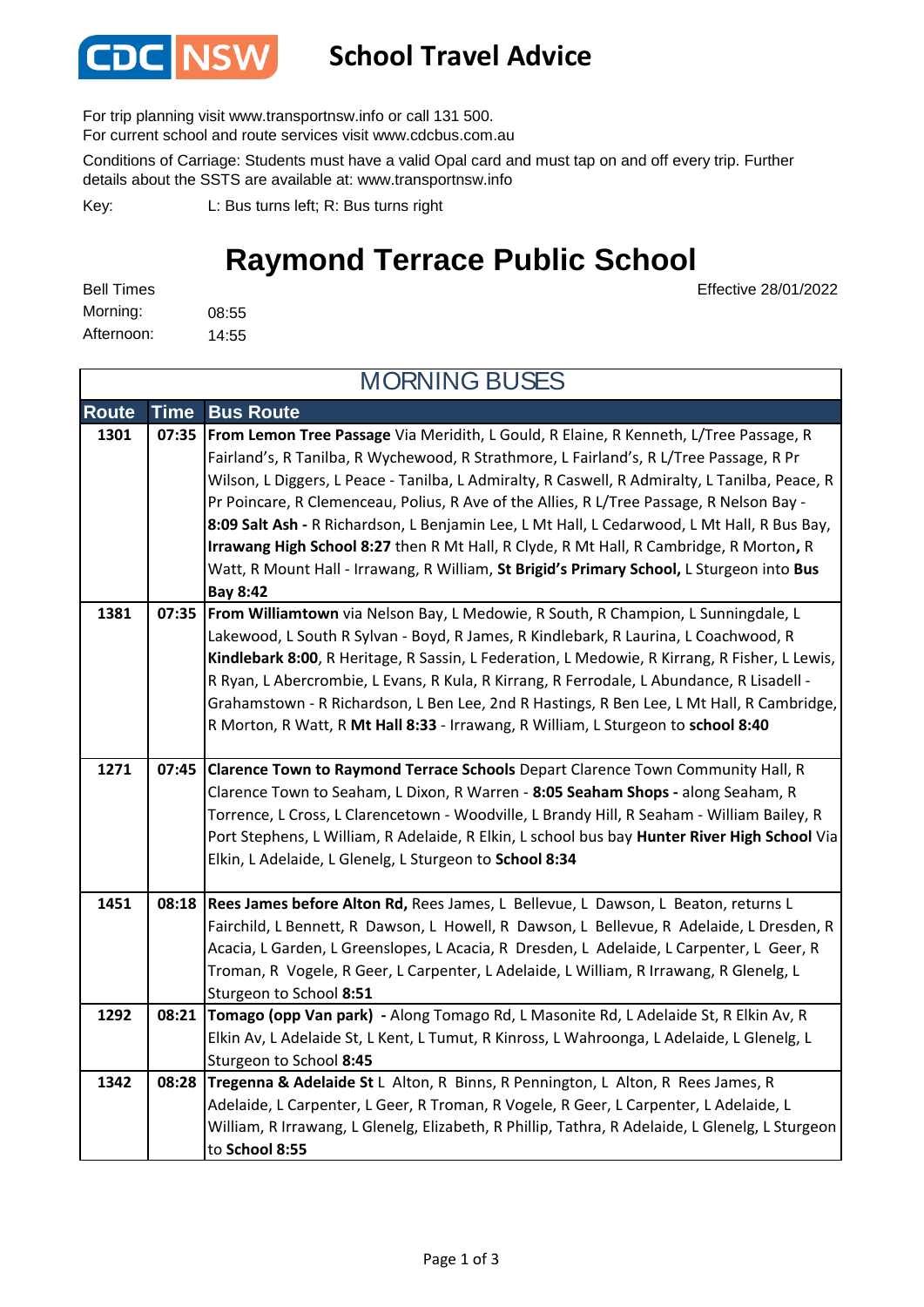# **CDC** NSW School Travel Advice

|      | <b>Route Time Bus Route</b>                                                               |
|------|-------------------------------------------------------------------------------------------|
| 1231 | 08:30 Cnr Hallaron Way & Richardson, R Benjamin Lee, R Second Hastings, R Benjamin Lee, L |
|      | Elwin, R Bowman, L Mount Hall, L Links, L Mt Hall, Irrawang, R William, L Sturgeon to     |
|      | School 8:45                                                                               |

#### AFTERNOON BUSES

| <b>Route</b> | <b>Time</b> | <b>Bus Route</b>                                                                                                                                                                     |
|--------------|-------------|--------------------------------------------------------------------------------------------------------------------------------------------------------------------------------------|
| 0051         | 15:04       | To Phillip Rd Via Sturgeon, R Williams, St Brigids Via Williams, R Irrawang, L Glenelg, L Eliz,                                                                                      |
|              |             | R Phillip, Tathra, L Adelaide to R Motto Farm                                                                                                                                        |
| 0142         | 15:05       | To Roslyn Park Estate: via Sturgeon, R Glenelg, L Irrawang, St Brigids Primary School                                                                                                |
|              |             | Irrawang, R Mount Hall, L Watt, L Troman, L Vogele, Picks up Irrawang Public, R Geer, L                                                                                              |
|              |             | Carpenter, R Pacific Hwy, L Tregenna - Roslyn Park - L Alton, R Binns, R Pennington, L Alton,                                                                                        |
|              |             | R Rees James,                                                                                                                                                                        |
| 0161         | 15:05       | To Raymond Terrace Via Sturgeon, R Glenelg, L Irrawang, R Mt Hall, R Links (1st ENT), R Mt<br>Hall, R Cedarwood, L Cederwood, L Mt Hall.                                             |
| 1232         | 15:05       | To Bellevue & Greenslopes Via Sturgeon, R Glenelg, L Irrawang, L William (PU St Brigids), R                                                                                          |
|              |             | Hwy, R Carpenter, L Geer, R Troman, R Vogele PU Irrawang PS R Geer, R Troman, L Watt, L                                                                                              |
|              |             | Richardson, R Hwy, L Bellevue, L Dawson, L Beaton, L Fairchild, L Bennett, R Dawson, L                                                                                               |
|              |             | Holwell, R Dawson, L Bellevue, R Hwy, L Dresden, R Acacia, L Garden, L Greenslopes, L                                                                                                |
|              |             | Acacia, R Dresden, L Adelaide. 3:33                                                                                                                                                  |
|              |             |                                                                                                                                                                                      |
| 1262         | 15:05       | To Williamtown via Sturgeon, R William St, R Irrawang St, R Coonanbarra St, L Adelaide St,                                                                                           |
|              |             | R Wahroonga St, R Parkway, L Wahroonga St, R Kinross St, L Tumut Pd, R Kent St, R                                                                                                    |
|              |             | Adelaide St, R Elkin Av, Return Elkin, L Adelaide St, R Adelaide St, R Hwy, L Tomago Rd, L                                                                                           |
|              |             | Mcintyre, R School Dr, L Tomago Rd, L Tomago Rd, Cabbage Tree Rd. 3:50                                                                                                               |
| 1284         | 15:05       | To Lakeview Terrace Estate and Medowie Via Sturgeon, R Glenelg, L Irrawang - St Brigids -                                                                                            |
|              |             | Via Irrawang, Mt Hall, L Cambridge, R Morton - Irrawang Public School - Morton, R Watt, L                                                                                            |
|              |             | Mount Hall, R Benjamin Lee, L Hastings - Grahamstown Public School - via Hastings, R                                                                                                 |
|              |             | Benjamin Lee, R Richardson, L Grahamstown, Lisadell, L Fairlands, R Ferrodale, L Kirrang, L                                                                                          |
|              |             | Kula, L Evans, R Abercrombie, R Ryan, L Lewis, R Fisher, L Kirrang, through roundabout                                                                                               |
|              |             | Federation, R Sassin, L Heritage, L Kindlebark, L Coachwood, R Laurina, L Kindlebark, L                                                                                              |
|              |             | James and Brocklesby, L Boyd Bvd (first entrance), L South, R Sylvan-Champion, L                                                                                                     |
|              |             | Sunningdale, L Lakewood, L South, L Medowie 4:15                                                                                                                                     |
|              |             |                                                                                                                                                                                      |
| 1313         | 15:07       | To Clyde Circuit Via Sturgeon, RGlenelg, L Irrawang, St Brigids Primary 3:12, Along                                                                                                  |
|              |             | Irrawang, Mount Hall, L Cambridge, R Morton, Picks up Irrawang Primary, R Watt, L<br>Mount Hall, L Clyde, R Clyde, L Mount Hall, Irrawang St, L Glenelg St, Elizabeth Ave, R Phillip |
|              |             | Rd, L Tathra St, L Adelaide St, R Elkin Av, L Elkin Av, L Adelaide St, R Masonite Rd, L Cabbage                                                                                      |
|              |             | Tree Rd, Nelson Bay Rd, L Salt Ash Ave R Hideaway Rd turn at end return Along Hideaway                                                                                               |
|              |             | Rd.                                                                                                                                                                                  |
| 0037         | 15:10       | To Lakeside & Bellevue: Via Sturgeon, R Glenelg, L Irrawang, (PU St Brigids) Mt Hall, L                                                                                              |
|              |             | Irrawang HS Bus Bay PU Irrawang HS L Mt Hall, R Bowman, L Elwin, R Benjamin Lee, L                                                                                                   |
|              |             | Hastings loop, Grahamstown Public to Riverveiw Ridge, R Ben Lee, L Robert Campbell, L                                                                                                |
|              |             | Lachlan, L Durham, L Benjamin Lee, R Chifley, R Bilmark (2nd turn), L Chifley, R Benjamin                                                                                            |
|              |             | Lee, L Richardson, L Hwy, R Tregenna, R Alton, L Rees James, L Bellevue, R Dawson, L                                                                                                 |
|              |             | Holwell Cct at roundabout, R Dawson, L Beaton, L Fairchild, L Bennett, L Dawson, L Beaton,                                                                                           |
|              |             | L Newline, R at Roundabout onto Seaham, L Raymond Terrace, L Government.                                                                                                             |
|              |             |                                                                                                                                                                                      |